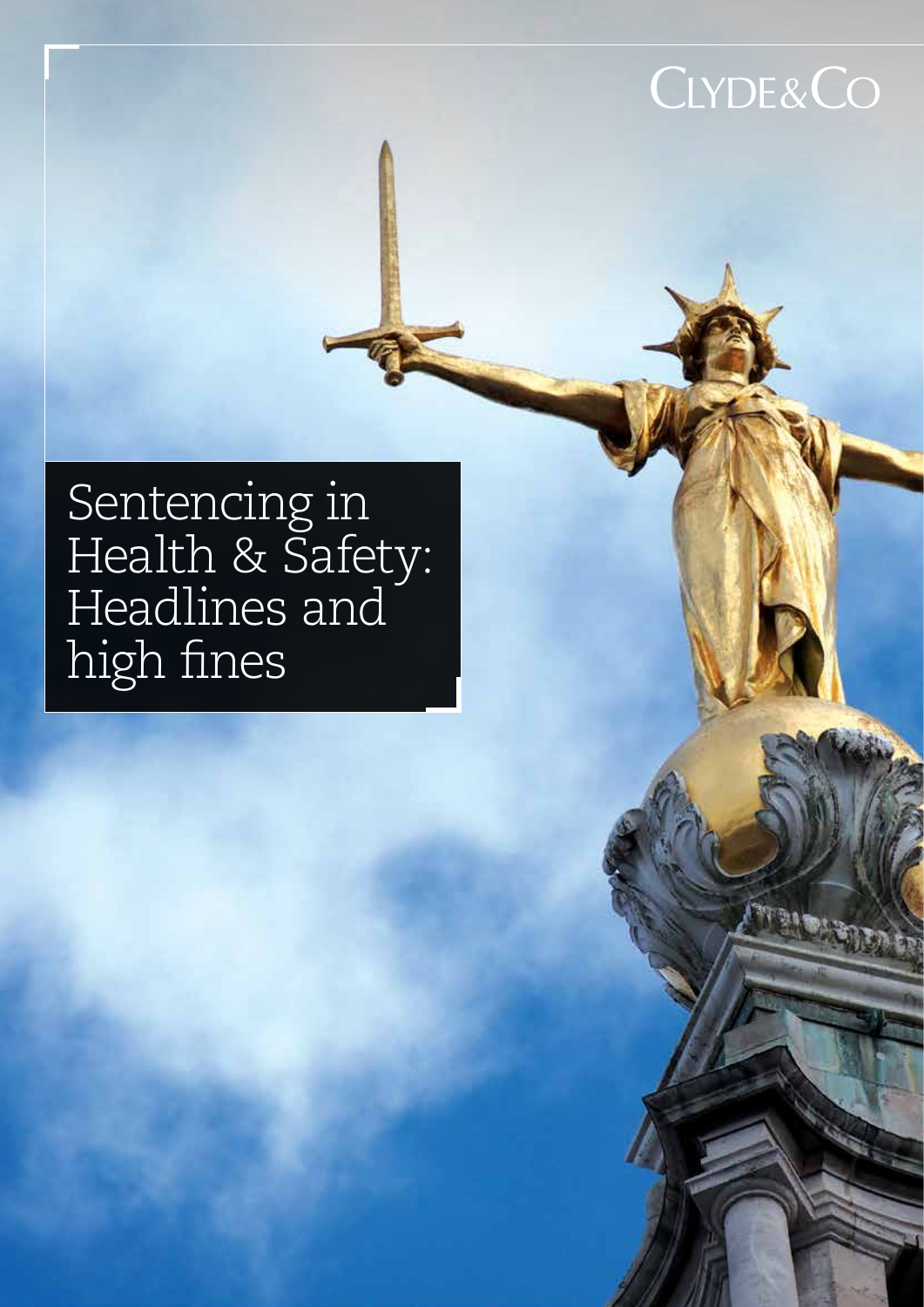### **Contents**

| 1. Introduction                              |                |
|----------------------------------------------|----------------|
| 2. The first 12 months: the headlines        | $\overline{2}$ |
| 3. What do our clients think?                | 4              |
| 4. Sector focus: construction                | 6              |
| 5. Sector focus: manufacturing.              | 8              |
| 6. Sector focus: local authority enforcement | 10             |
| 7. Spotlight on the individual               | 12             |
| 8. Industry experts                          | 14             |
| <b>9. Practical implications</b>             | 18             |
| 10. Be proactive!                            | 19             |
| 11. Step by step: how it works               | 20             |

## Introduction

1 February 2016 saw arguably the biggest change in the health and safety enforcement sector in 40 years. The implementation of the Definitive Guideline on Sentencing in cases of health and safety, corporate manslaughter and food safety and hygiene (the "Guideline") linked financial penalties to the turnover of defendant businesses for the first time.

With 12 months' experience of the Guideline's application in practice now under our belts we look back at how the Guideline has altered our legal landscape and in particular how the Courts, regulators and businesses have responded to this momentous change.

Clyde & Co's market leading SSHE Regulatory team has monitored the progress of this sentencing revolution, from its inception, through the consultation stage right up to the present day. And as we review the impact of the first year, we necessarily take stock but also look to the future.

*Sentencing guidelines must recognise that health and safety offences are criminal acts that should be treated no differently*  Sentencing guidelines must recognise that health and safety offences are criminal acts that should be treated no differentl<br>to other crimes involving violence. (Response to consultation)<br> $\blacksquare$ 

Utilising the available data from the HSE, together with analysing hundreds of responses from local authorities under freedom of information legislation, we have produced this comprehensive report covering the activities of the two main streams of health and safety enforcement.

A million pounds is now no longer a figure beyond which the Courts will trespass only in the case of a public disaster. Since 1 February 2016 we have seen more penalties exceed this level than in the previous 20 years combined and the multi-million pound penalties keep coming.

The Guideline directs the Court to set a fine, which is, *"sufficiently substantial to have a real economic impact which will bring home to both management and shareholders the need to comply with health and safety legislation".* Whilst organisations classified as *"large"* and *"very large"* are understandably concerned about a headline grabbing fine, away from the news, the real impact is felt most keenly amongst SMEs,



which are being deprived of a far greater proportion of turnover when fined.

Notwithstanding the very significant penalties being imposed by the Court, a survey of our clients (see page 4) found that the majority supported this change in sentencing practice and felt it produced fines that were more proportionate to the means of organisations. The Guideline was designed to ensure that it is not "cheaper to offend than to take the appropriate precautions". With the amount of fines now far outstripping the cost of compliance, it appears that a positive and swift result has been achieved.

We hope this report proves interesting, provokes debate and assists in achieving strong investment in robust safety management tools. If you have any comments on the report, we would be delighted to hear them so please do get in touch.



**Rhian Greaves** Head of Compliance & Strategic Support (SSHE Regulatory) T: +44 (0)161 240 2580 M: +44 7920 218 071 E: rhian.greaves@clydeco.com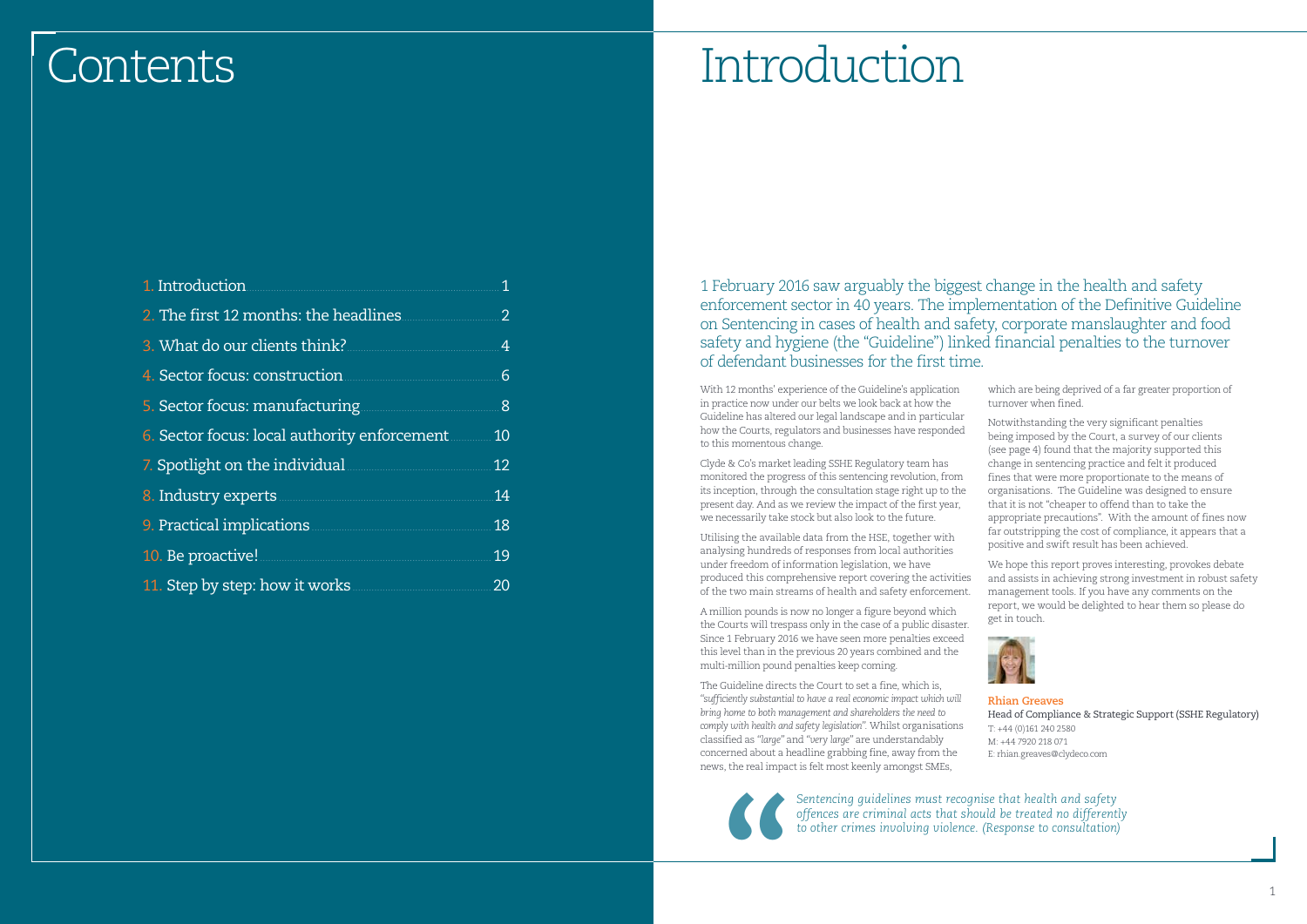## The first 12 months: the headlines

sentences



### 19 number of fines EXCEEDING  $\rm \pm 1M$  imposed in 2016

source of highest proportion of individual convictions



largest proportion of turnover taken in fines (Monavon Construction)



manufacturing (£22.7m) MOST HEAVI INDUSTRY:

imposed 43 SUSPENDED SENTENCES





### GAS INDUSTRY:

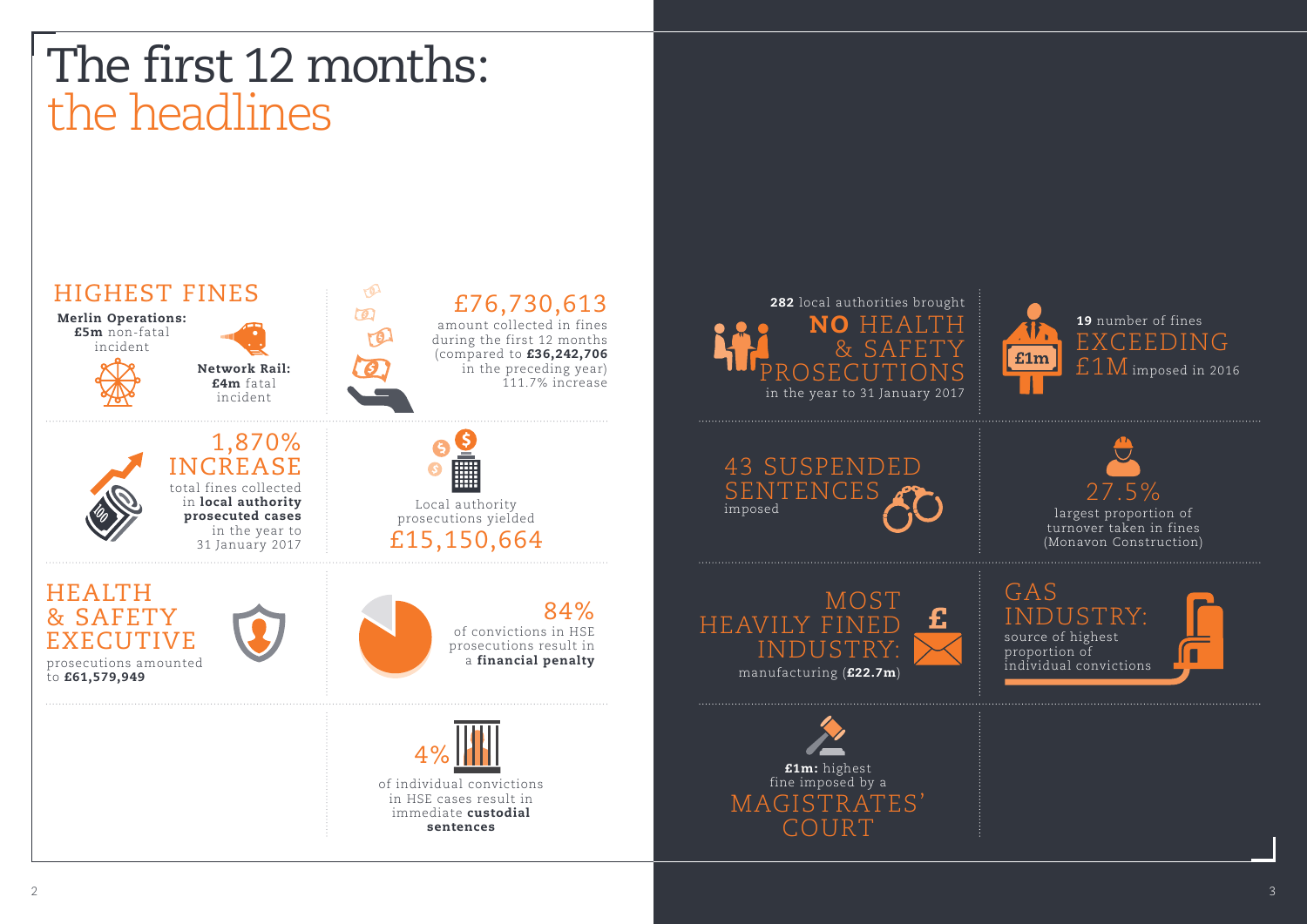

## What do our clients think?

The Guideline has dominated discussions with our clients since the publication of the consultation document in November 2014. At that stage, there was much apprehension, some confusion and a great deal of concern as to what the future might hold. But now the Guideline is an unavoidable part of our system, how do our clients feel about it? We carried out a short survey to find out.

Those surveyed comprised health and safety professionals, in house lawyers and those engaged in operational management across a range of sectors, including construction, retail, manufacturing, facilities management and logistics.

> Commentary on the Guideline to date has focussed predictably on the very high fines that have become commonplace, with the unwritten implication being that big business must be reeling from the impact and vehemently against this new approach to punishment. Our survey, however, shows quite the opposite with the overwhelming majority being supportive of the Guideline's approach and in agreement that the outcomes are now more proportionate to the offender's means.

Positive impact: 46.6% No discernible impact: 36.6% Don't know: 16.6% Negative impact: 0%

1. Are you in favour of the approach to sentencing health and safety breaches now being taken?

2. Do you think that the financial penalties now being imposed on organisations are more proportionate to their means?

> It is also pleasing that almost half of respondents had experienced a positive change within their organisation as a result of the Guideline. The threat of huge financial penalties has undoubtedly pushed health and safety issues further up many boardroom agendas. Clients are telling us that interest in compliance has been stimulated and investment in health and safety measures is now more forthcoming as a result.

The introduction of fees for intervention in the HSE enforced sector prompted worries that the relationship between dutyholder and regulator would become strained. That did not materialise to the extent feared and the same can be said in the context of the changes in sentencing practice. Our results show that two thirds of those surveyed felt that likewise this latest development had resulted in no discernible change in the relationship.





Positive change: 6.6% Negative change: 6.6% No discernible change: 63.3% Don't know: 23.3%

3. In your opinion, how would you describe the impact of the introduction of the Guideline on your organisation?



4. Based on your experience, how has the Guideline changed your relationship with the regulator?

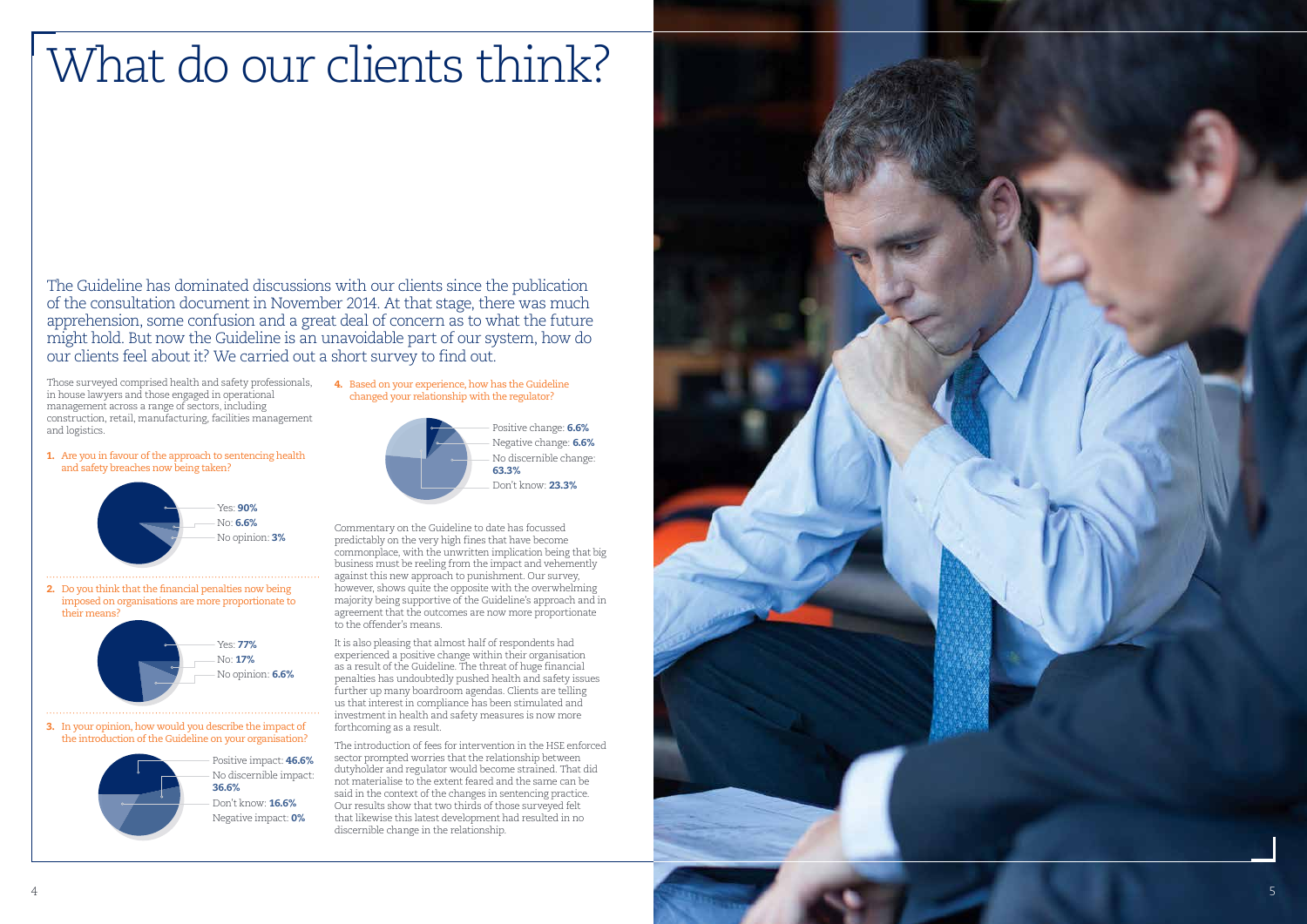### Sector focus: construction

Construction is home to  $6\%$ <sup>1</sup> of the national workforce but is responsible for nearly one third of work related deaths 2 . It is not surprising that construction therefore remains a key enforcement target for the HSE, reinforced by a 26% increase in HSE inspection charges to the industry in the



#### **What are the key risks?**

The high risk area in this sector continues to be falls from height, which accounted for 26% of fatal injuries 4 , remaining the biggest killer in the construction sector. There have been a number of high-profile cases in the industry involving both fatal and non-fatal falls, many yielding six figure penalties.

2017 has been earmarked by some as the year we put "health" back into "health and safety". With 4% of construction workers suffering job related illness each year, the industry is heaving under the weight of some 79,000 cases of ill health. Whilst the majority are musculoskeletal disorders (64%) a growing proportion are identified as stress, anxiety and depression (18%).

In researching this report, we analysed the information available on the HSE prosecutions database $6$  and have gleaned the following:

Recent industry research from Construction News 5 found th at:

- **•** More than 25% of construction workers have considered suicide;
- **•** 1 in 7 have known someone to take their own life; and
- **•** Of those, 90% did not turn to their employer for support

These shocking findings only increase the importance of initiatives such as Mates in Mind, which notes on its website that "suicide kills far more construction workers than falls". As we seek to establish equal footing for health this year, the growing need for employers in this sector to manage physical and mental health issues is clear.

### **What has happened?**

The past year has brought not just prosecutions following incidents, but also risk based enforcement action, where no incident has occurred at all. Recent months have seen convictions following unannounced inspections, selfreporting and public complaints, something that had been largely absent in recent years. In one such case, a fine of GBP 500,000 was imposed.

- **•** The range of fines levied on defendants prosecuted in the construction industry was huge; from GBP 125 to GBP 2.6m (for Balfour Beatty following a fatal trench collapse)
- **•** The total sum collected in fines from 1 February 2016 to 31 January 2017 was an enormous GBP 12,967,395.98 with an average fine standing at a sizeable GBP 92,624.26
- **•** In the comparable previous year (1 February 2015 to 31 January 2016), the total sum collected in fines was GBP 7,091,529
- **•** This means that the total sum collected has risen by 82.8% when compared to the previous year
- **•** Largest percentage of turnover taken in fines: 27.5% in the case of Monavon Construction fined GBP 550,000 for two offences of corporate manslaughter and one health and safety breach

#### **What next?**

Given the figures seen so far, it is only a matter of time before the courts impose further significant fines on *"large"*  and *"very large"* construction businesses. In the meantime, the Guideline is having a painful effect on *"small"* (turnover between GBP 2m and GBP 10m) and *"medium"* (turnover between GBP 10m and GBP 50m) size entities. Whilst bigger organisations are yet to be fined anything approaching 0.1% of turnover, case after case sees construction SMEs deprived of far larger proportions of revenue (typically between 1.5% and 3.75%). The sums fined are lower but their effects on the respective businesses are far more significant.

Good health and safety management is morally right. It also makes good business sense. For larger construction businesses, the key will be in understanding of systems amongst the workforce and a sound contractor and subcontractor management process. For SMEs, it is about education and using the available resources to achieve a safe result, keeping safety in mind when the pressures of the job begin to tell.

As the Construction (Design and Management) Regulations 2015 continue to struggle to achieve their objectives, there is a clear and increased onus on the larger industry players to help with the educational piece that is so crucial to achieving safety across the board.

<sup>1</sup> http://researchbriefings.files.parliament.uk/documents/SN01432/ SN01432.pdf<br><sup>2</sup> http://www.hse.gov.uk/statistics/overall/hssh1516.pdf?pdf=hssh1516

<sup>6</sup> Information obtained from http://www.hse.gov.uk/prosecutions/ and http://www.hse.gov.uk/ProsecutionsHistory/default.asp. <sup>5</sup> https://www.constructionnews.co.uk/10019419.article?search=https%<br>3a%2f%2fwww.constructionnews.co.uk%2fsearcharticles%<br>3fparametrics%3d%26keywords%3dmental+health%26PageSize%3d10%<br>26cmd%3dGoToPage%26val%3d3%26SortOrder

<sup>3</sup> http://www.ppconstructionsafety.com/newsdesk/2016/07/11/hse-

invoice-over-4m-in-fees-from-construction/ 4 http://www.hse.gov.uk/statistics/overall/hssh1516.pdf?pdf=hssh1516 3a%2f%2fwww.constructionnews.co.uk%2fsearcharticles%

<sup>3</sup>fparametrics%3d%26keywords%3dmental+health%26PageSize%3d10% 26cmd%3dGoToPage%26val%3d3%26SortOrder%3d1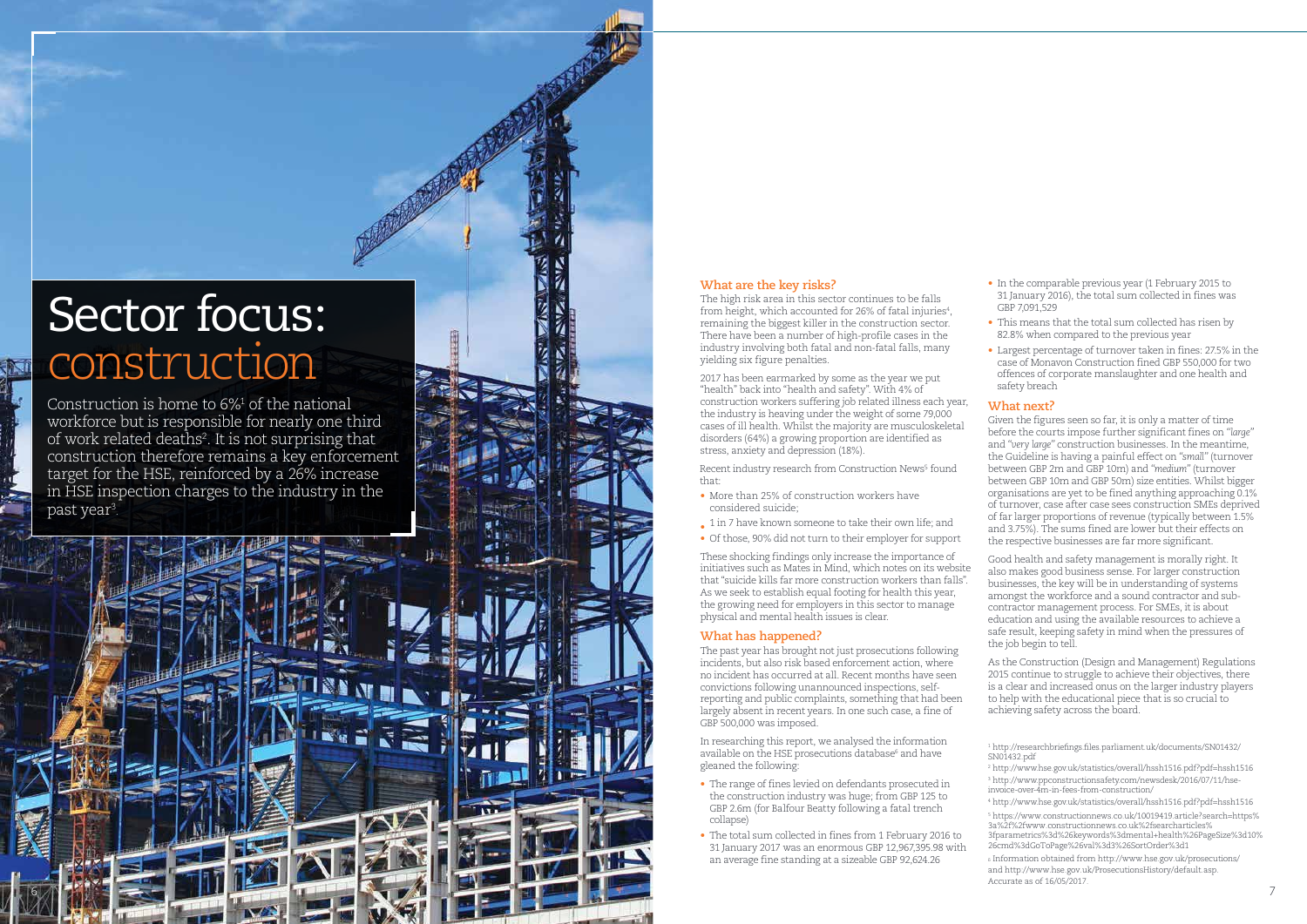HSE statistics show that manufacturing directly employs approximately 8.5% of workforce (2.5 million people), but is accountable for 16% of reported injuries to employees. This is reflected in our research, which shows that as an enforcement sector, manufacturing has paid the most in fines, well ahead of other high-risk industries including construction.

#### **What are the key risks?**

The proliferation of machinery and the constant need to create efficiencies of process remain common root causes behind countless incidents.

It is perhaps unsurprising that guarding issues continue to present the highest risk of injury in manufacturing. Whilst many of the accidents fortunately do not result in fatalities, the Courts remain robust in the level of fines imposed, with Tata Steel attracting a GBP 1.98m penalty for two separate incidents that had resulted in worker injury. These types of cases, habitually dealt with by way of fines capped at GBP 20,000 in the Magistrates' Court previously, have led to a huge increase in financial penalties in this sector.

Other key management concerns are:-

- **•** Workplace transport;
- **•** Manual handling; and
- **•** Electricity at work

#### **What has happened?**

In researching this report, we analysed the information available on the HSE prosecutions database and were able to obtain the following figures:

As the courts become more comfortable with their new sentencing powers, we suspect that high fines in this sector will continue to dominate.

- **•** The range of fines levied on defendants prosecuted in the manufacturing industry was huge; from GBP 1 to GBP 3m.
- **•** Cases prosecuted in this industry yielded some headline fines:-
- Cristal Pigment: GBP 3m
- Warburtons: GBP 2m
- Tata Steel: GBP 1.98m
- Parker Hannifin Manufacturing: GBP 1m
- Watling Tyre Services: GBP 1m
- **•** The total sum collected in fines from 1 February 2016 to 31 January 2017 was an enormous GBP 22,781,021.23 with an average fine standing at GBP 157,110.49
- **•** In the comparable previous year (1 February 2015 to 31 January 2016), the total sum collected in fines was GBP 11,421,755.56
- **•** This means that the total sum collected has doubled when compared to the previous year

These figures make alarming reading and it is not only the Crown Courts that have shown themselves willing to get tough on defendants. District Judges in the Magistrates' Courts have exercised their new found sentencing might, handing down a seven figure fine to Parker Hannifin.

Interestingly companies in this sector have exercised some creative mitigation in a bid to reduce fines. A number of courts have now recognised the current impact of Brexit (relating principally to the value of the pound) on defendant manufacturing companies and have reduced fines accordingly. Similarly, in the case of Roxel Motors, the Judge reduced the level of the fine to reflect the fees for intervention costs already paid by the business to the HSE.

#### **What next?**

With technology and particularly machines playing such a huge part in the industry, the time is ripe for a review of machinery safety across manufacturing operations. From guarding to process to risk assessment and systems of work, the time and money invested in these reviews could not be better spent.

As the sector continues to push the boundaries when it comes to automation, employers must take care to ensure that in removing one health and safety risk, they do not introduce others. Although not our highest risk industry, manufacturing has been the most harshly punished by the Guideline giving increased impetus to measures designed to better control their risks.

1 Information obtained from http://www.hse.gov.uk/prosecutions/ and http://www.hse.gov.uk/ProsecutionsHistory/default.asp. Accurate as of 16/05/2017.

## Sector focus: manufacturing

In terms of our most risky industries, manufacturing is classified as having a *"statistically significantly higher"* workplace injury rate. With 22 employees losing their lives each year and more

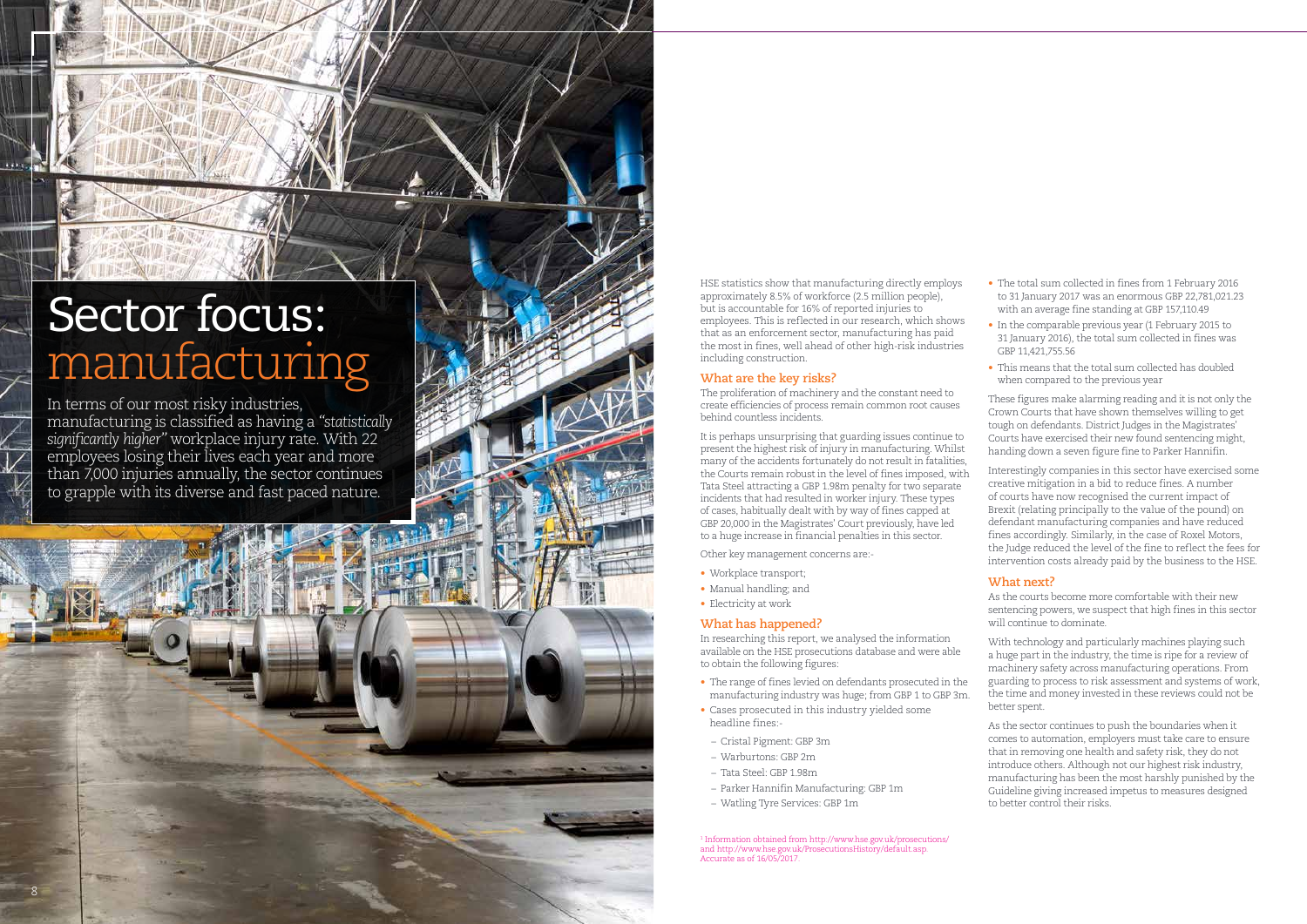### **What are the key risks?**

There is a strong consensus that the logistics sector represents the most challenging risk for the local authority to manage. Our increased preference for internet shopping has seen huge distribution centres spring up nationwide. With high level racking, mechanical handling equipment and large numbers of employees, agency and gig economy workers, the area presents something of a perfect storm.

Notwithstanding our penchant for home shopping, traditional retail premises continue to cause concern for Environmental Health Officers, who have also been extremely active in the food retail sector.

Another growing area of enforcement activity is in care, reflective of well publicised concerns over the quality and safety of provision for some of the most vulnerable in our society.

#### **What has happened?**

In researching this report, we contacted 350 local authorities in England and Wales. Of the 340 that responded, we discovered that:-

- **•** The range of fines levied on local authority prosecuted defendants was huge; from GBP 160 to GBP 2.2m.
- **•** Cases prosecuted by local authorities yielded some headline fines:-
- Wilko: GBP 2.2m
- Decco: GBP 2.2m
- G4S Solutions: GBP 1.8m
- Maria Mallaband Care: GBP 1.6m
- Embrace All: GBP 1.5m
- **•** The total sum collected in fines was an enormous GBP 15,150,664
- **•** This is up a staggering 1,870% on the previous year's total of GBP 768,883
- **•** There were 14 prosecutions of individuals, with 6 resulting in suspended prison sentences. Two immediate custodial sentences were imposed

As a sector breakdown, the responses we received disclosed the following totals:-

- **•** Warehousing: GBP 4,795,000
- **•** Retail: GBP 4,426,630

- **•** Catering: GBP 1,338,728
- **•** Leisure: GBP 1,240,250
- **•** Care: GBP 3,213,500

### Sector focus: local authority enforcement

Interestingly there were 282 (83% of all respondents) that pursued no prosecutions at all in the year to 31 January 2017. Well publicised cuts in public sector funding have resulted in a lack of resource within environmental health departments nationwide. This understaffing has contributed to fewer incidents being investigated and fewer prosecutions, as Councils try to live within their means and prioritise matters for action. This reduced capacity is compounded by cuts to local authority legal departments, which find themselves ill equipped for the inevitable rigours of complex criminal health and safety litigation. Even though local authorities overwhelmingly achieve convictions in the cases they pursue, the litigation risk although small appears to be enough to deter some councils from proceeding at all.

#### **What next?**

With distribution centres taking on an increased importance in delivering goods to consumers, we can expect EHOs to continue to sharpen their focus on warehousing and its attendant risks. For retail businesses, this requires increased emphasis on safety management in these premises.

For the larger retail enterprise, the importance of the Primary Authority scheme cannot be overstated. The ability to work with a regulator to receive robust and reliable advice for other councils to take into account when carrying out inspections or dealing with non-compliance is invaluable. In our experience, businesses with a Primary Authority relationship are perceived as responsible and safety conscious and benefit in many ways from the time invested with their lead Council. This has helped successfully defend prosecutions and even prevent them from being instigated in the first place.

The figures contained in this report will make startling reading for those in the local authority enforced sector. Whilst the chances of being prosecuted remain extremely low, local authorities continue to achieve a 95% conviction rate and so the consequences of receiving a summons are considerable.

Tasked with regulating the so called lower risk sectors, almost 400 local authorities play a significant role in the enforcement of health and safety law. Working in industries including retail, leisure, hospitality, catering, warehousing, care and office space, our local councils take a somewhat different approach to their regulatory responsibilities than typically seen from the HSE.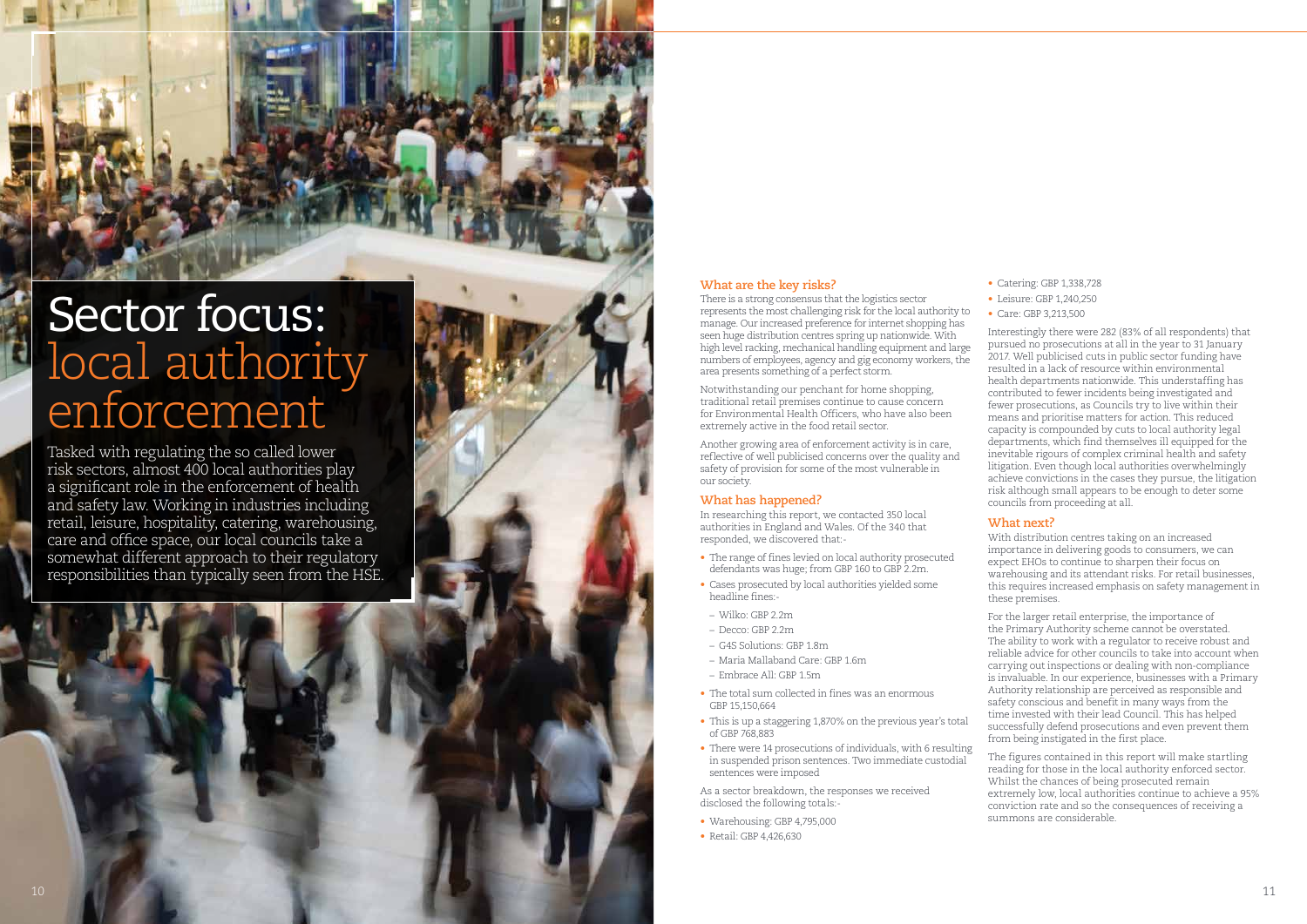# Spotlight on the individual

Much of the focus of health and safety law rightly falls upon the employer, and therefore the corporate defendant, with the role of the individual sometimes forgotten. Whilst at work, we all have our own health and safety duties, prescribed by statute and to be fulfilled by us as individuals. And yet our previous research, featured in the Financial Times<sup>1</sup>, told us that in the HSE enforced sector, prosecution of individuals for breaches of their responsibilities remained something of a rarity.

#### **The Guideline**

The Guideline has continued to shine a light on corporate failings and has kept them high on the news agenda as the multi-million pound fines have been handed down. However, to much less fanfare, when used in the case of individual defendants it has been quietly but firmly enforced over the first 12 months.

The Guideline for individuals works in the same way as that used for corporate defendants, save that the Court is directed to consider any time spent on bail, which may be deducted from any further custodial sentence imposed.

#### **In practice**

In the year to 31 March 2016, 46 company directors and senior managers were prosecuted by the HSE, up from 15 in the previous year. In stark contrast however, there was just a single prosecution of an individual employee in that time.

> *damaging their organisation.* Leading Health and Safety at Work<sup>3</sup>

Moving forwards, our analysis of the available data shows an increase in that the year to 31 January 2017 saw 86 individuals sentenced, with penalties ranging from a GBP 185 fine through to the maximum two years' immediate custody. The industries producing the highest numbers of individual prosecutions were construction, manufacturing and gas safety, with the latter producing the lion's share of custodial sentences, both immediate and suspended.

#### **When will an individual be prosecuted?**

The HSE guidance to Inspectors confirms that, *"prosecution of an individual will be warranted in cases where there have been personal act(s) or failing(s) by an individual, and it would be proportionate to prosecute, bearing in mind the nature and extent of the breach and the risk to health and safety arising from it. In considering risk… enforcement action should be focused on those who are responsible for the risk and are best placed to control it.* 

1 https://www.ft.com/content/bb955028-9e87-11e6-891e-abe238dee8e2 2 http://www.hse.gov.uk/foi/internalops/ocs/100-199/130\_8.htm 3 Leading Health & Safety at work – a joint HSE and IoD publication

#### **Vital statistics:**

*Health and safety is integral to success. Board members who do not show leadership in this area are failing in their duty as directors and their moral duty and are* 

Highest individual fine: £40,000

Highest custodial sentence: 2 YEARS

Number of immediate custodial sentences:

8

Lowest individual fine: £185

Number of suspended sentences: 39

Highest number of custody cases (immediate or suspended)):

GAS FITTING/ MAINTENANCE(11) *failings by individuals (such as where they have shown reckless disregard of health and safety requirements), or there has been a deliberate act or omission that has given rise to significant risks to the health and safety of persons, the prosecution of individuals should not be restricted to such cases."* <sup>2</sup>

Where the employer appears primarily responsible for the circumstances of the breach or incident, normally it is only the employer that faces action. However, if the employer can show:-

- **•** It had done all it reasonably could to ensure compliance;
- **•** The systems of work were generally followed by workers; and
- **•** The offence was solely the result of the actions/inactions of the individual;



then a prosecution of the employee may follow.

Where a more senior person is the focus of investigation, the authorities would consider prosecution where:-

- **•** The company has committed an offence; and
- **•** The individual under investigation is truly senior; and
- **•** They knew what was happening and consented; or
- **•** They were aware of what was going on and did not stop it; or
- **•** What happened was attributable to their neglect.

#### **Self-preservation**

With a real emphasis on holding individuals to account now emerging, what can you do to protect yourself?

- instructions, follow your training and co-operate with your employer in their management of health and safety. Your responsibility is to take reasonable care for yourself and others as you go about your work. If you do this, you cannot be faulted for an incident having occurred.
- **•** For senior managers and directors, the position is more complex. You must:-
- *Lead by example:* show strong and active leadership by a visible commitment to health and safety
- *Know your role:* you cannot be prosecuted for negligence if you have conscientiously discharged the requirements of your job
- *Integrate health and safety into decision making:* when authorising spend, particular activities, investment in equipment, ways of working etc, do you know what the safety implications are? Have you given them due weight?
- *Communicate:* how do you know your message on health and safety is being heard? Are you confident your workforce can (and will) raise concerns that are heard? Are relevant employees consulted properly?
- *Manage:* satisfy yourself that your organisation knows its risks and has in place the systems, advice, resources, people and equipment to manage them
- *Monitor and review:* set targets for safety performance and review these regularly. Implement audits and benchmark with other industry players if appropriate

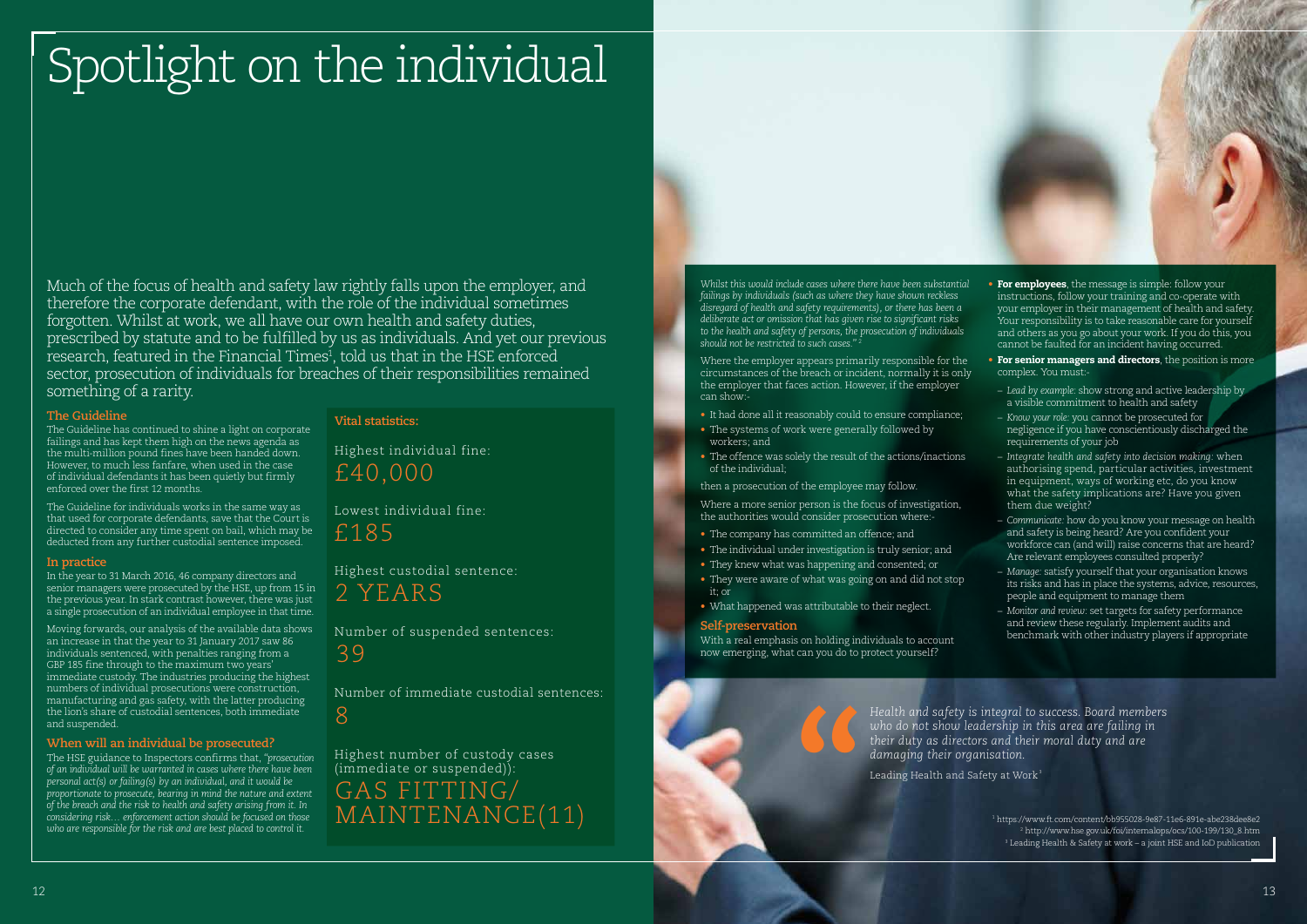## Industry experts

### **Andrew Thomas QC**



(Lincoln House Chambers) The Guideline has changed beyond recognition the way in which cases are dealt with by the courts. Judges and Magistrates now have greater confidence in

dealing with health and safety cases and, when called for, they are more willing to impose tough sentences. The Court of Appeal has also

#### **Dr Karen McDonnell**  Head of RoSPA Scotland)

made it clear it is prepared to back their decisions. The message is deliberately hard hitting: the Lord Chief Justice has said that health and safety cases should be treated as, "no different to other criminal cases". There is a positive message for business however; the Courts have made it clear that they will give very substantial credit to organisations who can demonstrate a responsible approach to health and safety.



Health and safety is quite simple: accidents and cases of work related health damage don't have to happen. Investigations show that the vast majority can be easily prevented by taking relatively simple measures. It is refreshing that the Guideline has been used to good effect to highlight the need for closer attention to health and safety. More still needs to be done however. Freedom from preventable harms of all sorts is an important goal for society as a whole and thus organisations have a responsibility to adopt a balanced approach to health safety and risk. Stronger sanctions are only part of the answer. RoSPA has advocated independently supervised remedial programmes imposed by the courts, to re-shape management approaches towards health and safety within failing businesses and ensure that they had a safe and sustainable future. We believe that, where appropriate, there are still opportunities to add this to  $\,$ 'the sentencing mix'. As well as punishment, creative use of remediation also needs further careful examination if we are to save lives, reduce injuries and safeguard health in the years ahead.

has now focussed their attention on their  $\,$ risk management and assessment systems. As a major  $\overline{\rm i}$ nsurer we $\rm \overline{\rm w}$ ill assist our policyholders in reviewing and improving their procedures, but there are still some who do not heed the warning. Ignore health and safety at your peril!

### **Graham Parker** President of IOSH)

#### **Louise Ward**  (Policy Standards & Communications Director, British Safety Council)

#### **Chris Morrison**  (Head of SSHE Regulatory, lvde & Co)

As we celebrate the 60th year of the British Safety Council, we continue to work towards our founder James Tye's vision that nobody should be injured or made ill at work. We therefore continue to campaign for sensible, proportionate and effective management of health as well as safety risks. The Guideline is now playing a part in that. In my experience, businesses are broadly supportive of the changes introduced by the Guideline. They welcome clarity and consistency and are keen to see those that fail in their health and safety duties being properly held to account. There is of course some concern about potential liabilities, but in general this seems to be driving some very positive conversations about effective risk management, which is definitely a positive change.

#### Head of Compliance & Strategi Support, Clyde & Co)

#### **Graham Freeman**  (Claims Manager, Aviva)

The first year of the Guideline's implementation has had a major impact on our policyholders. We have seen the Courts imposing large fines on businesses, which coupled with the publicity

One year on and significant penalties are making employers take notice and motivating them to ensure individuals are not harmed by their work practices and processes. Like any occupational health and safety professional I want the workforce and members of the public to go home without risk of harm or ill health. The focus is quite rightly on the potential to harm and therefore proportionate pragmatic solutions which are honestly and clearly communicated, need to be managed by organisations to ensure that we protect those who are at risk.



The Guideline has prompted much debate. We asked some of the health and safety sector's thought leaders for their views.



I still believe there are a couple more years of 'bedding in' required as the criminal courts grapple with achieving proportionality and consistency. The disparity our research shows between the percentage of turnover SMEs are being fined compared with large business is clearly disproportionate. Further, the notion of a GBP 50m turnover business being subject to the same sentencing band as a GBP 1bn  $+$  business has clearly yet to be satisfactorily resolved and it would not surprise me if the Court of Appeal provide greater clarity on sentencing Very Large Organisations in a judgement sooner or later.

At a practical level I am of the view the significant hike in fine levels has emboldened regulators in respect of their prosecutions, encouraging them to allege breaches with both higher levels of culpability and seriousness of harm risked, resulting in a far more adversarial and litigious regime. Gone are the days when a 'commercial decision' may be made to plead guilty and with the financial stakes now being so much higher we have seen a marked increase in businesses willing to plead not guilty and stand trial.



### **Rhian Greaves**



Good health and safety management is morally right. It also makes good business sense. This has never been truer than it is today. With the Court of Appeal ready

to impose fines equal to 100% of pre-tax net profit in the worst cases, compliance with health and safety law is now a business critical issue. Leadership in safety management is essential; safe working is not a minefield for employees to navigate themselves. They need relevant guidance and workable solutions from those with the expertise and experience to deliver. The importance of emergency preparedness also cannot be underestimated. The impact of the Guideline is such that businesses must make swift post-incident decisions on investigation response if they are to react responsibly and appropriately to the regulator. This means acting now; devising an incident response protocol that can be tring the compared if the worst happens and training those likely to play a part in the aftermath of an accident.

#### **Mark Donaldson**

(Partner, Clyde & Co (Scotland)) Historically Scottish judges have not taken terribly kindly to being told what to do in any more than very general terms. The Scottish Appeal Court has decided that the English Guideline should not be substituted for the approach traditionally taken but could be used for the purposes of a cross check, particularly where the offence in question is governed by legislation which applies equally north and south of the border. My suspicion is that we will only see in depth use of the Guideline in cases involving larger organisations. The neutral approach of Scottish prosecutors towards fine levels is unlikely to change which means that the dialogue in Scotland will be between the judge and the defence rather than the allparty approach taken south of the border. The Appeal Court has made it clear that if a judge chooses to use the Guideline he or she needs to set out the workings behind his or her calculations in detail for the benefit of higher courts if further scrutiny is sought. There is no doubt that in any health and safety case in Scotland the defence must be prepared to address the court in accordance with the Guideline if invited.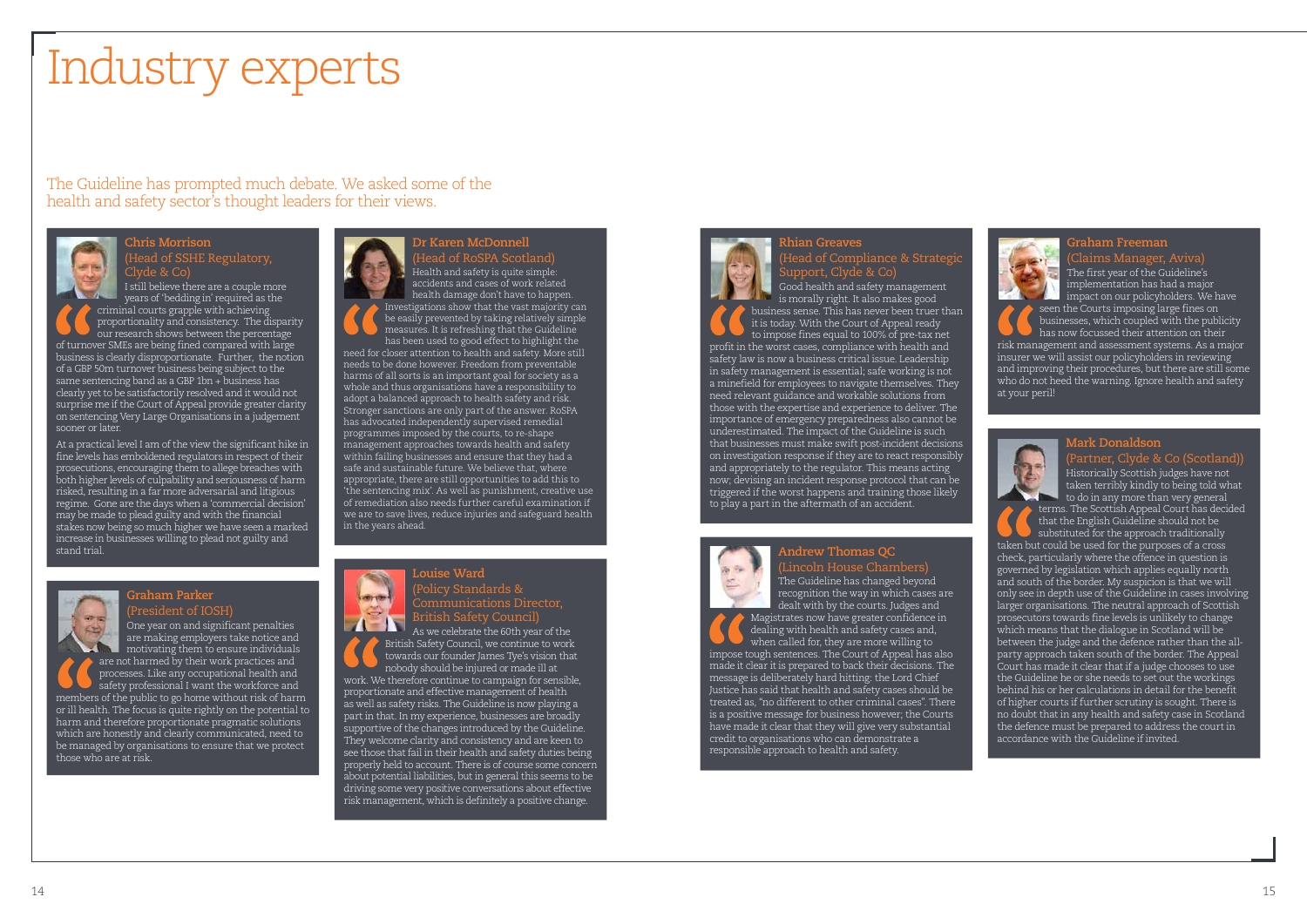

#### **Graham Barr**  ) irector, Henderson Insurance Brokers)

As an Insurance Broker it is imperative that changes to any legislation which impact on policy coverage is communicated effectively to our clients. When discussing the changes to the Sentencing Guidelines, it is clear that the impact of the changes has not been lost on clients of all sizes. Clients recognise the increased exposure to their business and, with our guidance, have sought to ensure that sufficient cover is in place, either through extending their Employers, Public or Corporate Legal Liability policies or increasing the levels of cover they already hold. Partnering with specialist solicitors in the field of Regulatory Governance has also been key in ensuring our clients have a sound knowledge of the changes and can implement risk improvement measures that can better protect their business.

### **Alena Titterton**



Our multi-national clients are certainly sitting up and taking notice of the new Guidelines implemented in the UK. There are differing views as to whether turnover is the most appropriate measure for linking to penalties (with some advocating a link to profits instead) but conversations

with our clients suggest that the significance of ramifications for breach in the UK has focussed the minds of officers such corporations. Maximum penalties under most health and safety laws in Australia are AUD USD 3m for the most serious offences. However, with very few exceptions, the penalties actually imposed upon sentence are typically quite low. Over the last 12 months, we have seen average penalties around AUD USD 300,000 for larger companies, USD 200,000 for smaller companies and between AUD USD 12,000- USD 20,000 for individual directors prosecuted. There is also significant variance in sentences being imposed as prosecutions are heard in a variety of different courts in Australia's States and Territories all producing varied results. Penalties are not commensurate with community expectations (particularly in cases of fatalities). A number of commentators are advocating for industrial manslaughter provisions in that context and increasingly, the criminal law is being used in relation to industrial fatalities. If this continues, we may find Australian legislators looking to the experience of the UK and establishing similar sentencing guidelines.

#### **Rod Hunt**  (Partner, Clyde & Co)



#### With the Sentencing Council having dipped its toe in the water with the Environmental Sentencing Guidelines, there was an air of inevitability that a similar, formulaic approach to sentencing would be introduced for health and safety and corporate manslaughter offences with the main aim of achieving consistently bigger fines. Whilst the new Guideline has certainly resulted in a marked increase in fine levels, we have not yet seen the headline fine many anticipated. However, we suspect this is just a matter of time. With the Court of Appeal indicating that the worst environmental cases may attract fines equal to 100% of pre-tax net profit "even if this results in fines of GBP 100m", and commenting that the financial regulators are already imposing fines of this magnitude, the key message has to be "watch this space". My prediction is that fine levels will continue to increase, and the anticipated headline fine will arrive when a very large corporate with big profit margins commits a health and safety offence with the aggravating feature of profit before safety.

**Catherine Rawlin**  Partner, RGL Forensics) We have noticed an increased requirement for forensic accountancy services in relation to sentencing decisions. Although the Guideline uses turnover to arrive at the starting point, the Court is directed to consider a number of other financial factors. These include the level of profitability, the funds taken out of the business by the directors and the company's assets. Our recent experience suggests that in the interests of achieving proportionality, Courts may be particularly interested in data demonstrating that the profit margin of the company was significantly lower than other businesses in its turnover bracket. Recognition of pension liabilities to be borne by the company is another area which we have seen lead to a reduction in the fine. Although we have not yet been required to give oral evidence on these points, we expect it will be only a matter of time before this happens.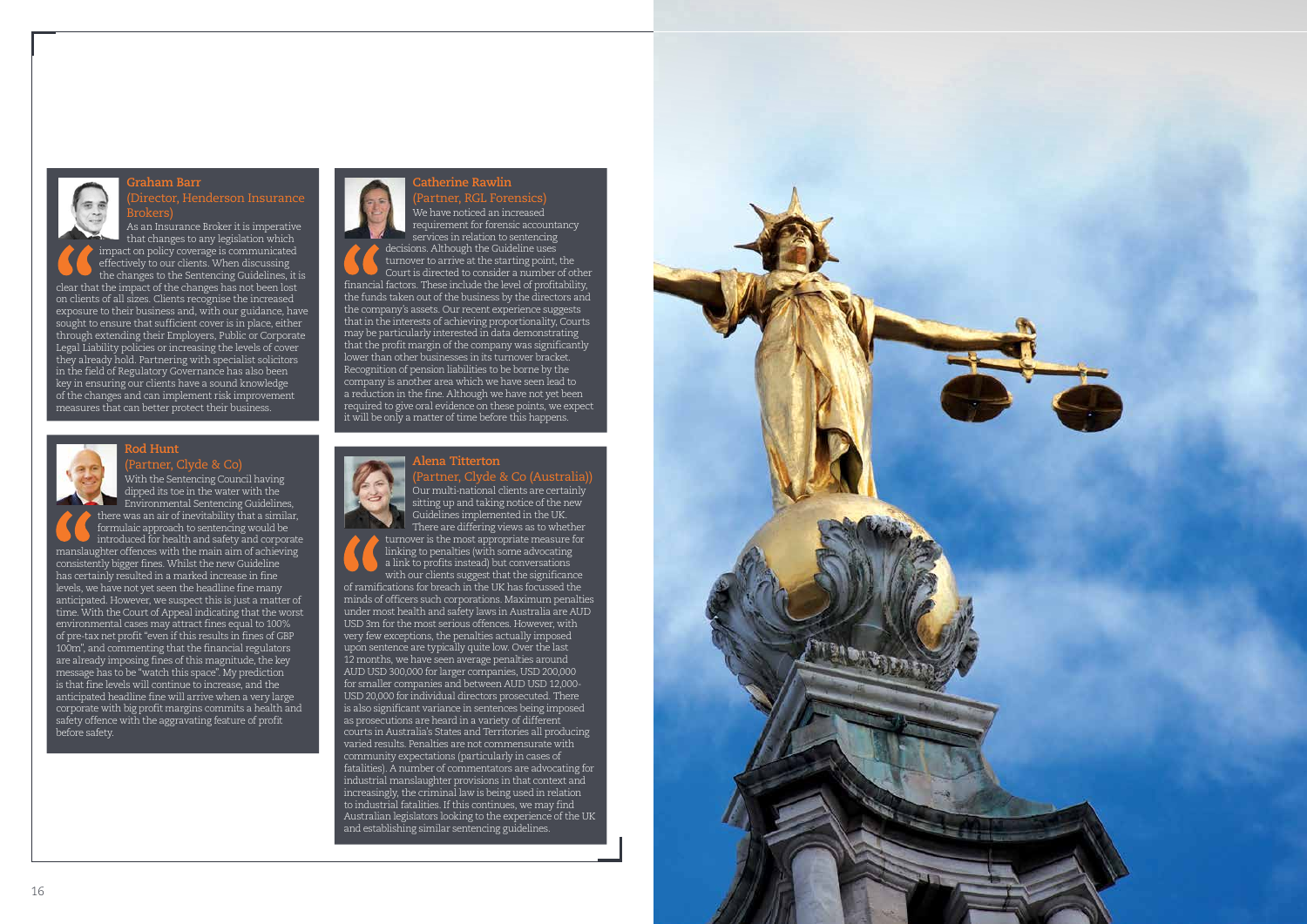## Practical implications of a health & safety prosecution

# Be proactive



The figures speak for themselves. The research done in preparing this report reveals some startling truths about the levels of fines being imposed.

What this report does not cover, are the myriad of other costs involved in breaching the law. It is not simply the fine, but also the legal fees, the expert fees, the consultancy costs, the management time, the lost business, the lost working days and most importantly the human cost to the injured and the deceased that must be accounted for.

For all these reasons good health and safety management makes good business sense. That mantra has never been truer than it is today. A recent study found that health and safety fines now cost GBP 75,000 more than the cost of compliance. But quite aside from the monetary value, good health and safety management is a moral responsibility; it is the right thing to do.

### **What can you do?**

The first year under the new sentencing regime has reinforced the importance of emergency preparedness. There is a close correlation between how well an incident is managed from the outset and its final outcome, whether that be in avoiding a prosecution or mitigating its impacts. Where businesses are in breach of the law, early admissions and guilty pleas have never carried more weight than they do today. Equally, taking a responsible (and human) approach to the investigation has been rewarded by the Courts.

Don't wait until you have an incident before you consider how you would manage it. Make clear plans for the eventuality so that in the unfortunate event of having to instigate it, your approach has been set with clarity of thought, away from the stress and the pressure of dealing with a serious incident.

Also use this opportunity to look at your health and safety management system. Consider whether:-

*The firm 'is immediately responsive and provides pragmatic advice,' and praised the 'excellent team and wide network of supporting associates that, without exception, deliver for us.* Chambers & Partners The firm<br>
immediat<br>
responsiv<br>
and prov<br>
praamati



- **•** It is up to date; **•** It is risk based;
- **•** It reflects your business embracing all operations, plant and machinery;
- **•** It complies with current industry standards;
- **•** It is understood throughout the organisation; and
- **•** It is upheld by all those working within (and with) the business

Talk to those working within your business. Do they really understand the systems in the way you anticipate or hope they do? Do they feel able to

raise safety concerns? Do they have a legitimate expectation that any such concerns would be acted upon? Importantly, do they see health and safety as important and Board led?

Share information with others across your industry sector. Whilst you may be competitors in business, this is surely an area in which learning from the experiences of others to improve conditions transcends the usual commercial hostilities. Industry forums, publications, seminars and interest groups represent an invaluable source of helpful information.

### **What can we do?**

Clyde & Co has one of the largest and most respected health and safety teams in the UK. The team is trusted by leading global insurance clients, FTSE 100 companies, privately owned commercial organisations and well known household names to advise on contentious matters in addition to providing upstream compliance advice.

In recognition of the team's market leading service and reputation, we are consistently recognised as one of the UK's leading firms in this area of law by Chambers & Partners and Legal 500, the key independent legal directories.

We are routinely instructed in some of the UK's largest and most significant health and safety cases, across a wide range of industry sectors. Our lawyers have been involved in some of the most high profile cases in recent years including the Grenfell Tower fire, Buncefield oil depot explosion, Potters Bar rail disasters as well as the corporate manslaughter trials involving *R v Lion Steel*, *R v Pyranha* and *R v Brown*.

In addition to excelling in our reactive offering to clients, we are one of only a handful of firms with true expertise in health and safety advisory work. We are experienced in assisting clients with:-

- 
- 
- **•** Emergency incident response protocols;
- 
- **•** Management system reviews;
- **•** Corporate restructuring;
- **•** Crisis management; and
- **•** Bespoke training programmes centring on the

legal process

If you would like to talk to us about any of the issues raised in this report, please do not hesitate to contact us.



*Clyde & Co LLP's 'first-class' health and safety practice*  **i**<br> *is* 'first-class' health<br>
and safety practice<br>
is 'in the top flight<br>
of firms working in *of firms working in this area.*

Legal 500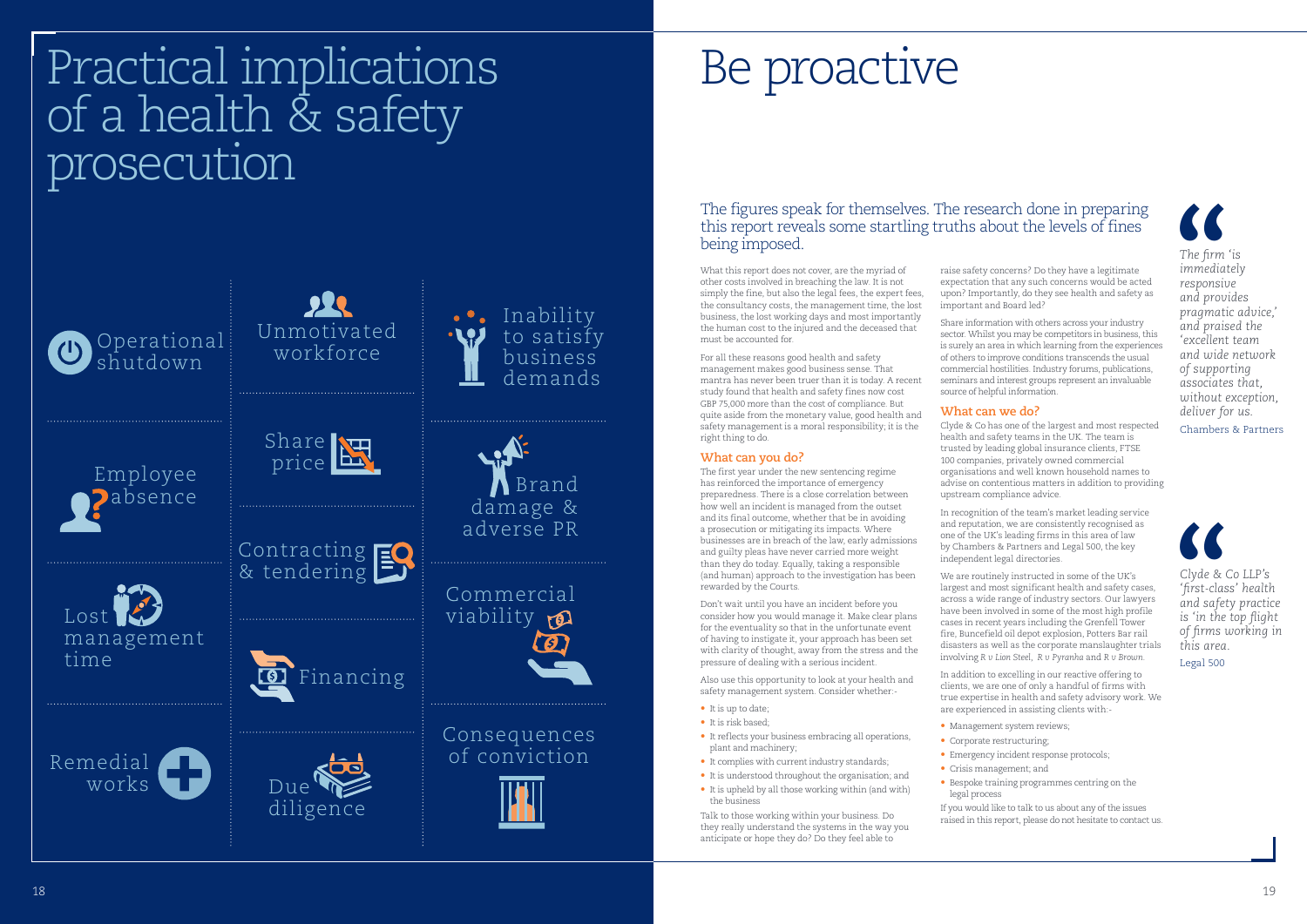# Step by step: how it works

Sentencing has long been approached using a small number of general principles, gleaned in the main from Court of Appeal authorities through the years. However, for the first time the Guideline leads the Court along a clear path to sentence dependent upon the offence committed and the status of the defendant before it.

There are separate guidelines for sentencing:-

- **•** Organisations guilty of health and safety offences;
- **•** Organisations guilty of corporate manslaughter;
- **•** Individuals guilty of health and safety offences; and
- **•** Corporate and individual defendants convicted of food safety and hygiene offences

This overview is based upon the Guideline most often implemented, that for sentencing an organisation convicted of a health and safety offence. Much of the emphasis has been on the use of turnover as the *"blunt instrument"* by which the size of a fine is determined. The reality however, is that it is the very first step in the process, identifying the offence category, which has been most contentious in practice.

#### **Step 1: culpability + harm = offence category**

This is the main battleground for pre-sentence discussions between prosecution and defence. Culpability can be very high, high, medium or low with the vast majority of cases falling within the "high" or *"medium"* categories. Fortunately cases where culpability is truly *"very high"* are rare and few cases properly meeting the description of *"low"* culpability are prosecuted. Once culpability is determined, the Court must look at the harm *risked* (not caused) and reach a conclusion as to how likely it was that the harm would eventuate. Only then can it consider whether the offence was a significant cause of actual harm and, if it is, an increase in penalty is likely.

#### **Step 2: starting point and category range**

At this point, the financial position of the organisation becomes part of the equation as the Court looks to the available accounts to identify the turnover or equivalent of the defendant. Organisations fall into one of the following categories:-

- **Micro:** turnover not exceeding GBP 2m
- **Small:** turnover between GBP 2m and GBP 10m
- Medium: turnover between GBP 10m and GBP 50m
- Large: turnover exceeding GBP 50m

Each size banding has a corresponding table setting out the possible offence categories, which are accompanied by a financial starting point and a category range between which the Court will generally sentence.

The Court retains the discretion to move outside of those ranges in the case of *"very large"* organisations ("VLOs") where it is necessary to do so in order to achieve a proportionate penalty. VLOs are identifiable as having turnover that *"very greatly"* exceeds GBP 50m, albeit the Guideline does not prescribe a specific level at which this threshold will be passed.

Once a starting point has been identified, the court may adjust that figure upwards or downwards depending upon the presence of aggravating and mitigating features. In particular the presence of previous convictions will likely result in a substantial uplift in the fine.

#### **Step 3: step back – consider proportionality**

It is here that the Court looks to make adjustments to achieve a sentence proportionate to the overall means of the offender. This means looking beyond turnover to other financial indicators including profitability and any quantifiable economic benefit derived from the offence. It is also relevant to consider whether the fine will put the offender out of business, the Guideline noting that, *"in some bad cases this may be an acceptable consequence".* The Court is assisted in setting a proportionate fine by the ability to order payment in instalments, sometimes over several years; a facility increasingly in use.

#### **Step 4: factors indicating reduction**

Here the Court must consider the wider impacts of the proposed fine both within the organisation and on innocent third parties. This will include the ability of the defendant to make restitution to victims and to achieve compliance going forwards. The effect on staff, service users, customers and the local economy is also relevant but *not* the impact on directors and shareholders.

Where the organisation is either charitable or public in nature, fines should *"normally"* be substantially reduced if a significant impact on the provision of services can be demonstrated.

#### **Step 5: other factors warranting adjustment**

Further adjustment is possible using the principles of criminal law, where an offender has pleaded guilty but has also entered into a written agreement with the prosecution to assist it in some way.

#### **Step 6: credit for any guilty plea**

Entering an early guilty plea presents a significant opportunity to achieve a substantial reduction in the level of fine. Done at the first stage of proceedings, the defendant will see a one third discount on sentence. After this point, the maximum available credit is one quarter, which reduces on a sliding scale the nearer a defendant gets to trial, with just one tenth available for the guilty plea at the door of the Court.

#### **Step 7: compensation and ancillary orders**

Health and safety prosecutions are typically accompanied by a civil process for compensating injured parties. Where that is absent, the Court may make an order for compensation. Other orders that can be made at this stage include one for remediation; to remedy the deficiencies highlighted by the offending. In most cases, defendants will have dealt with this prior to sentence.

#### **Step 8: totality**

Where there is more than one offence in consideration, the Court has to ensure the sentence is proportionate to *all* the offending behaviour.

#### **Step 9: give reasons**

Finally, the Court must give reasons for the sentence imposed and must explain the effect of it.

To date, Courts have stuck mechanistically to the task passing each and every staging post along the way. This is perhaps neither surprising nor unwelcome, bearing in mind the need for clarity, consistency and guidance that became so evident at the consultation stage.

The slavish adherence of the Courts has received support in the Court of Appeal, which has made it clear that the Guideline is now the only source of reference when setting the level of fine. The practice of drawing comparisons with other cases previously sentenced is now specifically discouraged as the judiciary place the Guideline front and centre of its deliberations on penalty.

*The fine must be sufficiently substantial to have a real economic impact which will bring home to both management and shareholders the need to comply with*